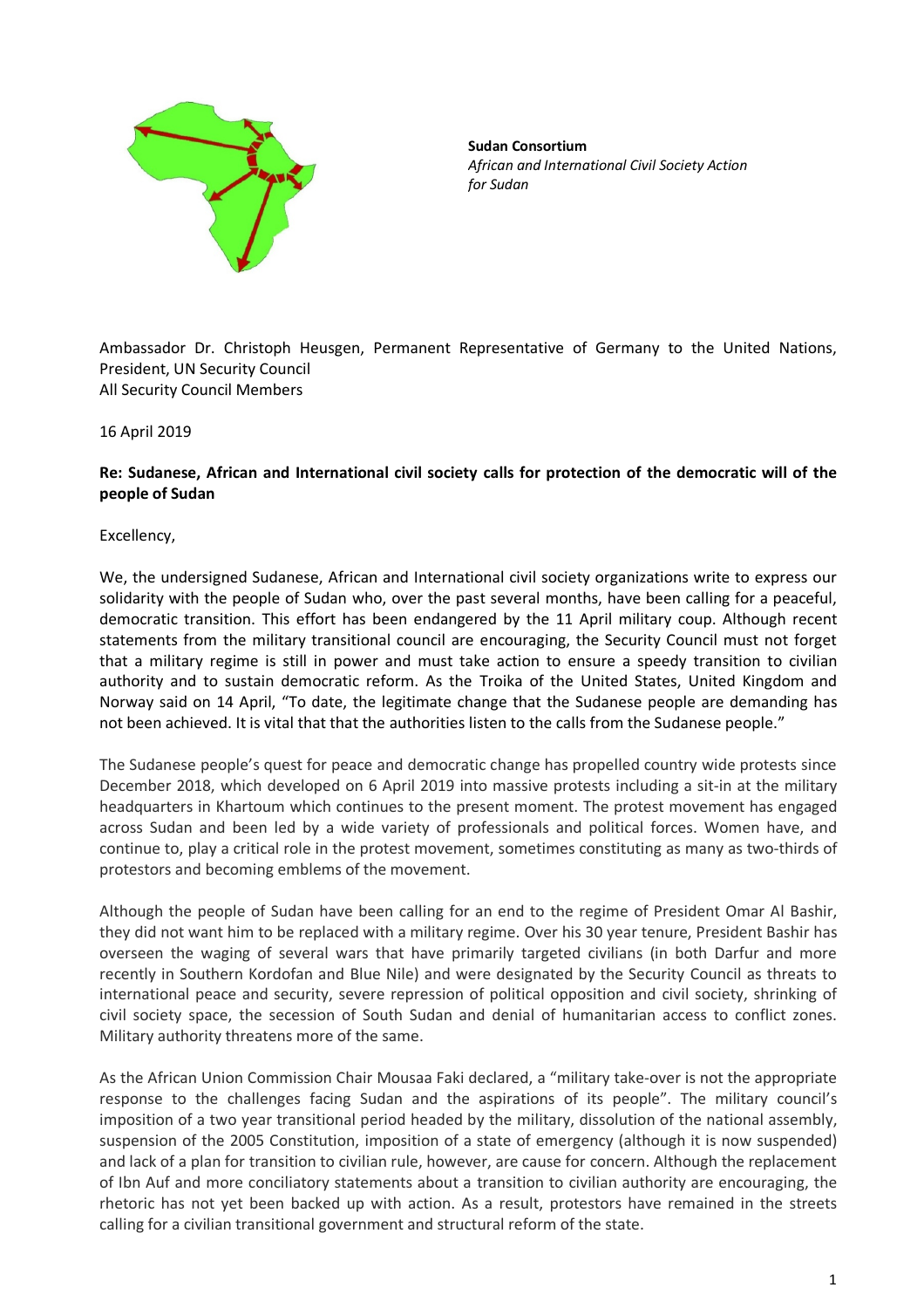Through their continued presence in the streets and multiple statements, the Sudanese people have shown their commitment to real change. And they are ready for it. This phase of the popular protest was led by the Declaration of Freedom and Change (DFC) forces, a unique combination of political and civil society actors representing a wide range political parties, civil society groups, the Sudanese professional associations, armed movements and representing a broad range of Sudan's ethnicities and regions. Through this coalition, a detailed platform for transition in line with internationally agreed principles of human rights and democratic freedoms has already been developed.

The situation at the moment is highly fluid and the stakes are high. Although recent statements have been positive, they follow closely on the heels of serious threats. Military statements a few days ago threatened those who continued to protest in defiance of the curfew. The draconian actions taken by the military council in its first days are worrying signals that at least some in positions of power would prefer a violent crackdown to real engagement with protesters' concerns. Reported attempts to break up the sit in at army headquarters are further cause for concern.

We appreciate the Secretary General's statement that he "stands ready to support the Sudanese people as they chart a way forward" and that "the democratic aspiration of the Sudanese people will be realized through an appropriate and inclusive transition process". We now call on the UN Security Council and its members to support a peaceful transition to democratic, civilian rule able to oversee comprehensive democratic transformation. This action should build on, and support, the statement of the African Union Peace and Security Council yesterday which identified the regime change in Sudan as an unconstitutional change in government, and threatened to suspend Sudan from the Union if civilian authority is not restored with 15 days. Robust Security Council action is critical to prevent violence which, given Sudan's turbulent history of humanitarian and human rights crises and large-scale displacement and its role in regional diplomacy, could quickly escalate to a threat to international peace and security. At the same time, this is also an opportunity for the Council to support the people of Sudan to resolve ongoing conflicts both in the country and across borders to promote greater security and stability in the region.

We call upon the UN Security Council to support long term peace and security in Sudan by:

- Ensuring that the Council's focus on Sudan is expanded to include the impacts of the coup;
- Supporting the right of protestors to freedom of expression and assembly and mechanism to protect peaceful activists, especially women;
- Expressing support for the Sudanese people's demand for an urgent transition to a civilian government in line with the core principles of the UN Charter and the Universal Declaration on Human Rights, and requesting the Secretary-General to use his good offices to facilitate such an agreement with a short, clear timeline;
- Remain committed to supporting a comprehensive and gender inclusive democratic transition in the country; and
- Ensuring that women are recognized as equal partners in political negotiations and that gender considerations are comprehensively integrated into the transition process in line with the commitments of UN Security Council Resolution 1325.

Yours sincerely,

- Africa Centre for Justice and Peace Studies
- Atrocities Watch Africa
- Civil Alliance Forces (CFA) (a platform of 78 civil society, women's, youth, ethnic organizations, trade unions, demand groups and notable figures)
- CSW
- Darfur Bar Association
- Enough Project
- **FEMNET**
- Justice Centre for Advocacy and Legal Consultations
- International Refugee Rights Initiative